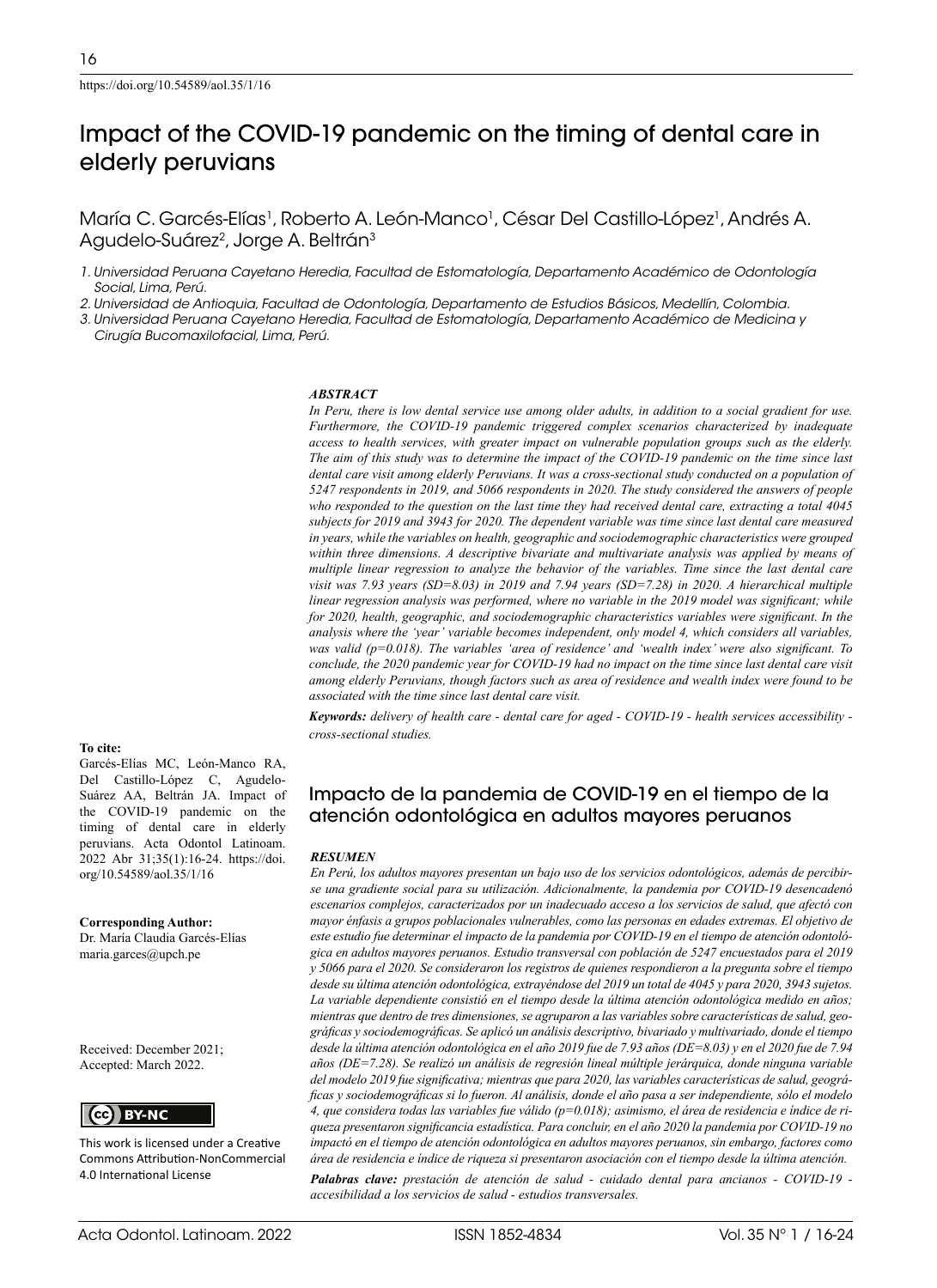# **INTRODUCTION**

Most governments in the world adopted strategies to contain the spread of COVID-19, such as mandatory social distancing and lockdown. Health systems readjusted the provision of care to ensure hospital access for cases of COVID-19 with severe symptoms, even though this decision would result in a considerable reduction in the use of healthcare services, especially by people with pre-existing chronic pathologies, either because of fear of exposure to SARS- COV-2 or to avoid overloading the system1-3. Some developing countries responded weakly to the health emergency, which led to more complex scenarios characterized by inadequate access to medical care, with greater impact on the most vulnerable population groups such as the elderly4,5.

The situation of dental care was uncertain, and health authorities recommended limiting it to urgent or emergency cases, with the intention of reducing the risk of cross-infection by aerosols<sup>6</sup>. This increased the unemployment of dentists during the first months of the pandemic. However, dental services were resumed a few months later, subject to strict compliance with new biosafety protocols and with increased cost of dental procedures. This exacerbated one of the main barriers to oral health care: cost, and worsened dental services, which were already a public health problem prior to COVID-197 . It is important to mention that among the most affected vulnerable populations during this period were older adults, a group that is more likely to be economically disadvantaged and have limited or no dental insurance, and people who belong to ethnic or racial minorities and are subject to a more complex health situation<sup>8,9</sup>. In Peru, there is low dental service use among the elderly. There is also a social gradient, with people with lower purchasing power and higher age making lower use of dental services<sup>10,11</sup>. There is a clear need to generate more evidence to make visible and update the situation faced by these individuals in relation to access to dental care, especially during a health emergency. Thus, the aim of this study was to determine the impact of the COVID-19 pandemic on the time since last dental care visit among elderly Peruvians.

## **MATERIALS AND METHODS**

This cross-sectional study considered the databases of the Demographic and Family Health Survey

(ENDES) for the years 2019 and 2020, made available by the National Institute of Statistics and Informatics of Peru (INEI). This survey is applied every year, through home interviews, to a sample of two-stage stratified conglomerates representative at national and regional levels, and according to urban and rural areas. It also includes information on access to dental care for adults over 60 years of age. For 2019, a sample size of 36,760 households was determined, amounting to 5,247 respondents, while for 2020, the sample size was 37,390 households and 5066 respondents. It is assumed that the decrease in participants between years could be linked to the COVID-19 pandemic. This study only considered the responses of those who answered the question about the time since their last dental care visit, which included 4045 subjects (77.09%) for the year 2019, and 3943 (77.83%) for 2020. The total sample for both years was 7988  $(77.46\%)^{12}$ .

Time in years since the last dental care visit was defined as the dependent variable, and the years (2019 and 2020) as independent variables, considering that the COVID-19 pandemic took place in Peru during 2020. Other covariates were added to the study, which were grouped following a 3-dimenseional structure: health characteristics, geographic characteristics and sociodemographic characteristics. Health characteristics considered health insurance coverage and place providing dental care (care provided by the Ministry of Health, Social Security [EsSalud], the Armed Forces and Police [FF.AA./PNP] or the private sector). Geographic characteristics considered area of residence (urban or rural); natural region (metropolitan Lima [Peru's capital city], the rest of the coast, highlands and jungle); place of residence (capital, city, town or countryside); and altitude (a dichotomous variable, defined as less or more than 2500 meters above mean sea level [MAMSL]). The sociodemographic dimension was composed of the wealth quintile, defined as the particularities and availability to each household of certain consumer goods and services, to which the methodology of the Demographic and Health Surveys Program is subsequently applied, based on which a score is assigned to each household (and that same value is assigned to each of its residents) to rank them from poorest to richest<sup>12,13</sup>. Respondents were also grouped according to age (60 to 74 or 75 to 97 years) and sex. It is important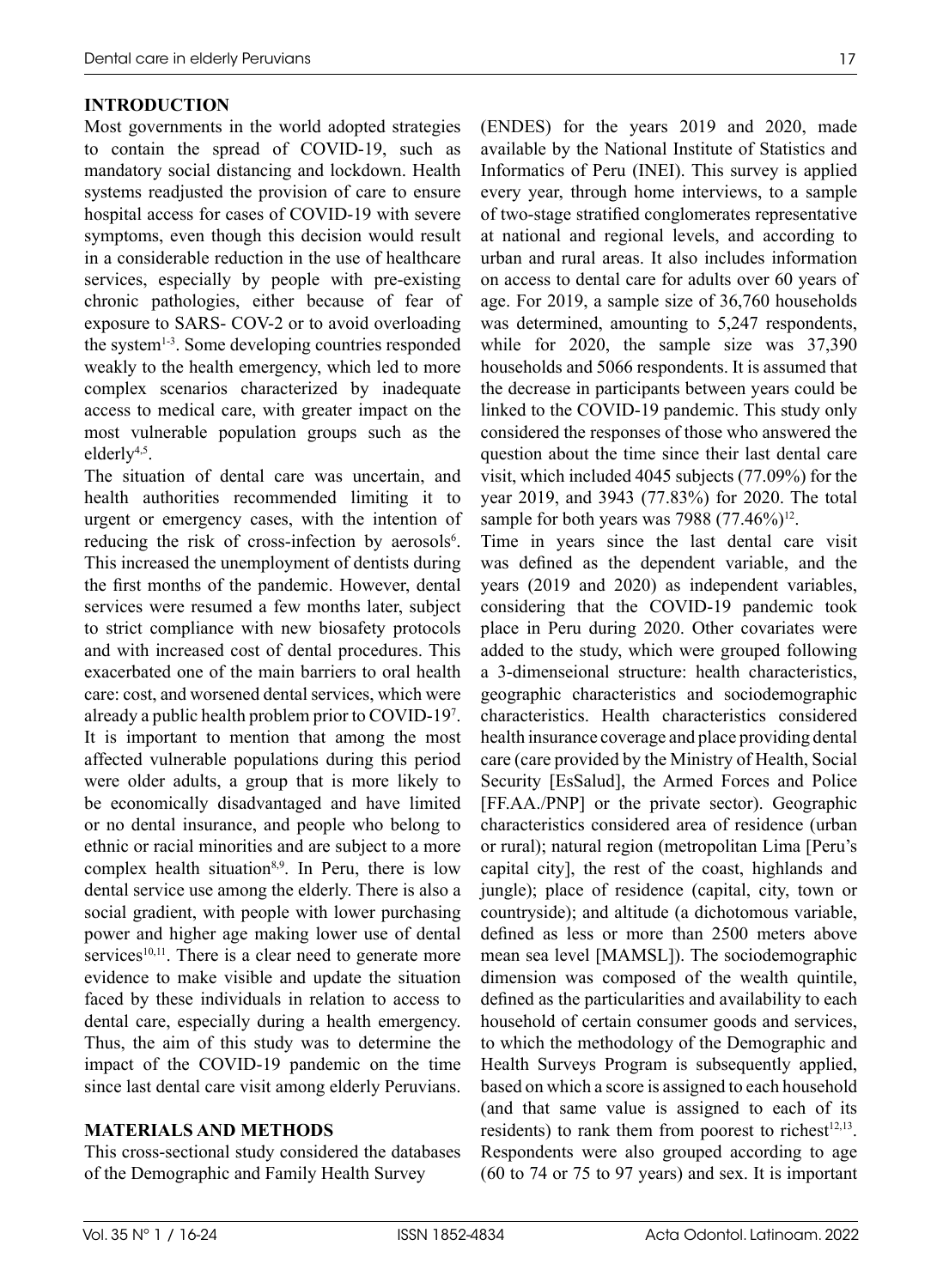to highlight that previous research has analyzed the behavior of the mentioned covariables.<sup>13,10,14</sup>

The databases were obtained from the INEI's official website (http://iinei.inei.gob.pe/microdatos/) through various modules, which were then unified into a single database to be analyzed using the SPSS® v. 25.0 program (IBM, NY, US). This was done using the complex samples module, since it is a national survey with possible representative estimates. It should be noted that for the statistical analysis, a descriptive analysis was performed for the qualitative variables through the evaluation of the absolute and relative frequencies; then, the average and standard deviation of the variable time since last dental care visit was calculated. The Kolmogorov-Smirnov test was used to evaluate whether the result variable had normal distribution according to the other variables. Nonparametric Mann-Whitney U tests were applied for dichotomous variables and Kruskal-Wallis for polytomous variables. A hierarchical multiple linear regression was prepared with the aim of constructing models between the independent variables and the time since the last dental care visit, where each dimension were evaluated according to the year of care separately and then as a whole; highlighting that prior to this process, a logarithmic transformation was applied to the result variable, with the aim of giving it the characteristic of normality. For this research, a confidence level of 95% was considered, and a value of  $p<0.05$  as an indicator of statistical significance in all the applied tests. For the analysis, SPSS® v. 25.0 (IBM, NY, US) was used.

Since this is a database with a secondary, anonymous source of information, the approval of an ethics committee was not necessary. Moreover, the information was freely available, provided by the INEI.

# **RESULTS**

Time since the last dental care visit was 7.93 years (SD=8.03) in 2019 and 7.94 years (SD=7.28) in 2020, being statistically significant by bivariate analysis (p=0.021). However, statistical significance could be attributed to the use of non-parametric tests, as well as to the sample size used. In 2019, time since the last dental care visit differed significantly according to health insurance type, natural region, altitude and age ( $p<0.05$ ); while in 2020, there was no difference according to the covariates  $(p>0.05)$ (Table 1).

A hierarchical multiple linear regression analysis was performed, analyzing the models in separate years and as a whole. When the analysis was done by separate years, the models were not significant for any variable in 2019 (p>0.05). For 2020, models 1, 2 and 3, which consider health, geographic and sociodemographic characteristics, were significant (Table 2). When analyzed as a whole, and year is an independent variable, only model 4, which considers year, health, geographic and sociodemographic characteristics, is valid ( $p=0.018$ ) with an R2% of 1.10 and constant equal to - 792.728; with the significant variables being area of residence with an unstandardized regression coefficient (b) of -1.428 and a 95% confidence interval (95%CI) between -2.633- -0.223 (p=0.020), and wealth index with  $b = -0.493$  and  $95\%$ CI= $-0.852$ --0.133 (p=0.007) (Table 3).

# **DISCUSSION**

During the COVID-19 pandemic, health systems worldwide faced a critical scenario, a situation that was exacerbated in vulnerable populations, who were limited either because of their condition of risk for the disease or when seeking health services<sup>15</sup>. Moreover, the vulnerability that has characterized older adults in all contexts is indisputable, especially because they have limited oral health, little knowledge regarding the importance of dental health, and difficulty in moving around, with those living in shelters or confined to their homes being at greater risk<sup>16</sup>. The current study found no difference in time since the last dental care visit for the years 2019 and 2020 among elderly Peruvians; however, the bivariate statistical analysis does show significant differences.

Regarding the situation in Peru, Azañedo et al. reported that dental care for older adults was scarce. Only a quarter of this age group had received dental care, and most of them came from urban areas and received care at private health facilities, or from the coastal region of Peru<sup>11</sup>. It should also be considered that there is a gradient associated to receiving oral health care according to socioeconomic level, where older adults with lower purchasing power have a low probability of receiving dental services, as reported by Carbajal-Rodriguez et al<sup>10</sup>. Similarly, Azañedo et al. reported that at national level, the use of dental health services decreased with age, which could be due to complications related to aging, such as difficulties in mobility, functional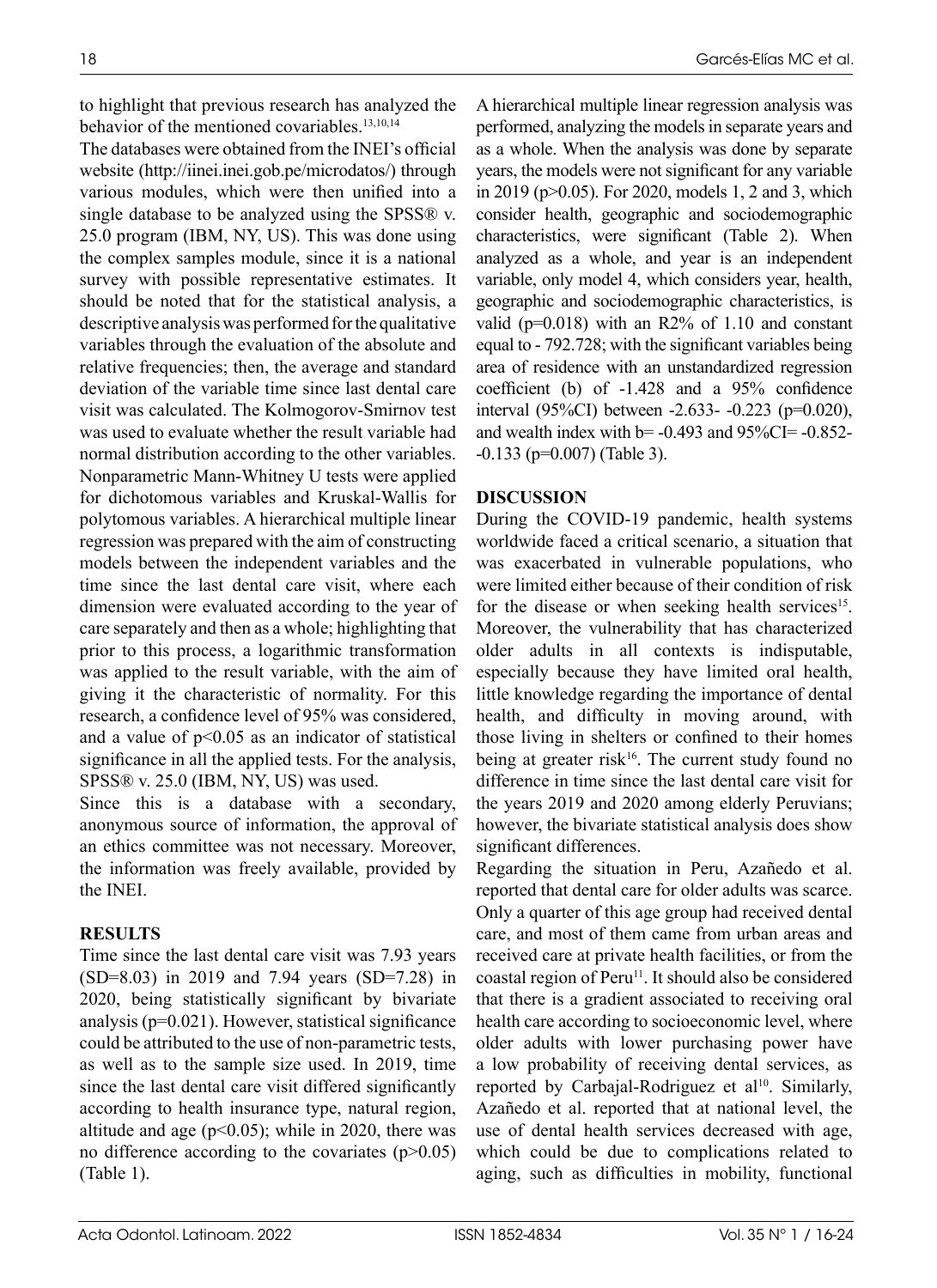|                  |                                              |      |             | Time since last dental care visit |                 |       |           |           |              |            |       |           |           |
|------------------|----------------------------------------------|------|-------------|-----------------------------------|-----------------|-------|-----------|-----------|--------------|------------|-------|-----------|-----------|
| <b>Variables</b> |                                              | n    | %           | 2019                              |                 |       |           |           | 2020         |            |       |           |           |
|                  |                                              |      |             | n                                 | %               | X     | <b>SD</b> | p         | $\mathsf{n}$ | %          | X     | <b>SD</b> | p         |
|                  | Year of the COVID-19 Pandemic                | 7988 | 100.00 4045 |                                   | 50.64           | 7.93  | 8.03      |           | 3943         | 49.36      | 7.94  | 7.28      | $0.021*$  |
|                  | <b>Health characteristics</b>                |      |             |                                   |                 |       |           |           |              |            |       |           |           |
|                  | Place providing dental care                  |      |             |                                   |                 |       |           |           |              |            |       |           |           |
|                  | Ministry of Health                           | 1561 | 26.32       | 1110                              | 27.54           | 7.72  | 8.27      | $0.097**$ | 451          | 23.72      | 8.73  | 8.84      | $0.578*$  |
|                  | Social Security (EsSalud)                    | 477  | 8.04        | 324                               | 8.04            | 7.11  | 6.69      |           | 153          | 8.05       | 7.56  | 6.42      |           |
|                  | <b>Armed Forces and Police</b>               | 47   | 0.79        | 25                                | 0.62            | 10.56 | 13.56     |           | 22           | 1.16       | 10.77 | 13.54     |           |
|                  | Private sector                               | 3846 | 64.85       | 2571                              | 63.80           | 8.10  | 8.01      |           | 1275         | 67.07      | 8.17  | 8.04      |           |
|                  | <b>Health Insurance</b>                      |      |             |                                   |                 |       |           |           |              |            |       |           |           |
|                  | <b>Without insurance</b>                     | 1108 | 13.87       | 591                               | 14.61           | 8.78  | 8.46      | $0.003*$  | 517          | 13.11      | 8.04  | 7.37      |           |
|                  | With insurance                               | 6880 | 86.13       |                                   | 3454 85.39      | 7.79  | 7.94      |           |              | 3426 86.89 | 7.91  | 7.27      | $0.638*$  |
|                  | Geographic characteristics                   |      |             |                                   |                 |       |           |           |              |            |       |           |           |
|                  | Area of residence                            |      |             |                                   |                 |       |           |           |              |            |       |           |           |
|                  | Urban                                        | 4951 | 61.98       |                                   | 2455 60.69      | 7.77  | 7.57      |           |              | 2496 63.30 | 7.74  | 6.86      | $0.422*$  |
|                  | Rural                                        | 3037 | 38.02       |                                   | 1590 39.31      | 8.18  | 8.68      | $0.608*$  |              | 1447 36.70 | 8.26  | 7.95      |           |
|                  | Natural region of residence                  |      |             |                                   |                 |       |           |           |              |            |       |           |           |
|                  | Lima metropolitan area                       | 1073 | 13.43       | 518                               | 12.81           | 7.64  | 7.37      | $0.020**$ | 555          | 14.08      | 7.73  | 6.76      | $0.358**$ |
|                  | Rest of the coast                            | 2294 | 28.72       | 1131                              | 27.96           | 8.05  | 7.98      |           | 1163         | 29.50      | 7.98  | 7.04      |           |
|                  | Highlands                                    | 3254 | 40.74       | 1752                              | 43.31           | 7.55  | 7.60      |           |              | 1502 38.09 | 7.60  | 6.83      |           |
|                  | Jungle                                       | 1367 | 17.11       | 644                               | 15.92           | 9.01  | 9.53      |           | 723          | 18.34      | 8.69  | 8.76      |           |
|                  | Place of residence                           |      |             |                                   |                 |       |           |           |              |            |       |           |           |
|                  | Capital                                      | 751  | 39.74       | 509                               | 40.05           | 7.30  | 6.76      |           | 242          | 39.10      | 7.65  | 7.24      | $0.765**$ |
|                  | City                                         | 460  | 24.34       | 305                               | 24.00           | 7.55  | 7.06      | $0.560**$ | 155          | 25.04      | 8.66  | 9.17      |           |
|                  | Town                                         | 342  | 18.10       | 235                               | 18.49           | 8.20  | 9.22      |           | 107          | 17.29      | 8.96  | 9.34      |           |
|                  | Countryside                                  | 337  | 17.83       | 222                               | 17.47           | 8.69  | 9.48      |           | 115          | 18.58      | 8.57  | 9.02      |           |
| Altitude         |                                              |      |             |                                   |                 |       |           |           |              |            |       |           |           |
|                  | Less than 2500 MAMSL                         | 5220 | 65.35       | 2561                              | 63.31           | 8.33  | 8.46      | $0.001*$  |              | 2659 67.44 | 8.15  | 7.59      | $0.057*$  |
|                  | Over 2500 MAMSL                              | 2768 | 34.65       | 1484                              | 36.69           | 7.24  | 7.17      |           | 1284         | 32.56      | 7.48  | 6.58      |           |
|                  | Sociodemographic characteristics             |      |             |                                   |                 |       |           |           |              |            |       |           |           |
|                  | <b>Wealth Quintile</b>                       |      |             |                                   |                 |       |           |           |              |            |       |           |           |
|                  | 1st quintile                                 | 458  | 17.53       | 233                               | 17.09           | 8.57  | 10.69     |           | 225          | 18.01      | 8.98  | 9.02      |           |
|                  | 2nd quintile                                 | 452  | 17.30       | 237                               | 17.39           | 7.81  | 7.24      | $0.220**$ | 215          | 17.21      | 7.94  | 7.07      | $0.482**$ |
|                  | 3rd quintile                                 | 542  | 20.75       | 291                               | 21.35           | 8.20  | 7.80      |           | 251          | 20.10      | 8.31  | 7.63      |           |
|                  | 4th quintile                                 | 530  | 20.29       | 272                               | 19.96           | 7.93  | 7.64      |           | 258          | 20.66      | 7.64  | 7.50      |           |
|                  | 5th quintile                                 | 630  | 24.12       | 330                               | 24.21           | 6.54  | 5.43      |           | 300          | 24.02      | 7.45  | 5.92      |           |
| Age              |                                              |      |             |                                   |                 |       |           |           |              |            |       |           |           |
|                  | 60-74                                        | 6021 | 75.38       |                                   | 2934 72.53      | 7.68  | 7.63      | $0.003*$  |              | 3087 78.29 | 7.90  | 7.19      |           |
|                  | 75-97                                        | 1967 | 24.62       | 1111                              | 27.47           | 8.62  | 8.95      |           | 856          | 21.71      | 8.03  | 7.61      | $0.980*$  |
| Sex              |                                              |      |             |                                   |                 |       |           |           |              |            |       |           |           |
|                  | Male                                         | 3746 | 46.90       |                                   | 1833 45.32 8.09 |       | 8.60      | $0.642*$  |              | 1913 48.52 | 7.88  | 7.17      | $0.999*$  |
|                  | Female                                       | 4242 | 53.10       |                                   | 2212 54.68      | 7.80  | 7.52      |           |              | 2030 51.48 | 7.98  | 7.38      |           |
|                  | *Mann Whitney U Test. **Kruskal Wallis Test. |      |             |                                   |                 |       |           |           |              |            |       |           |           |

### **Table 1. Health, geographic and sociodemographic characteristics of elderly Peruvians in 2019 and 2020**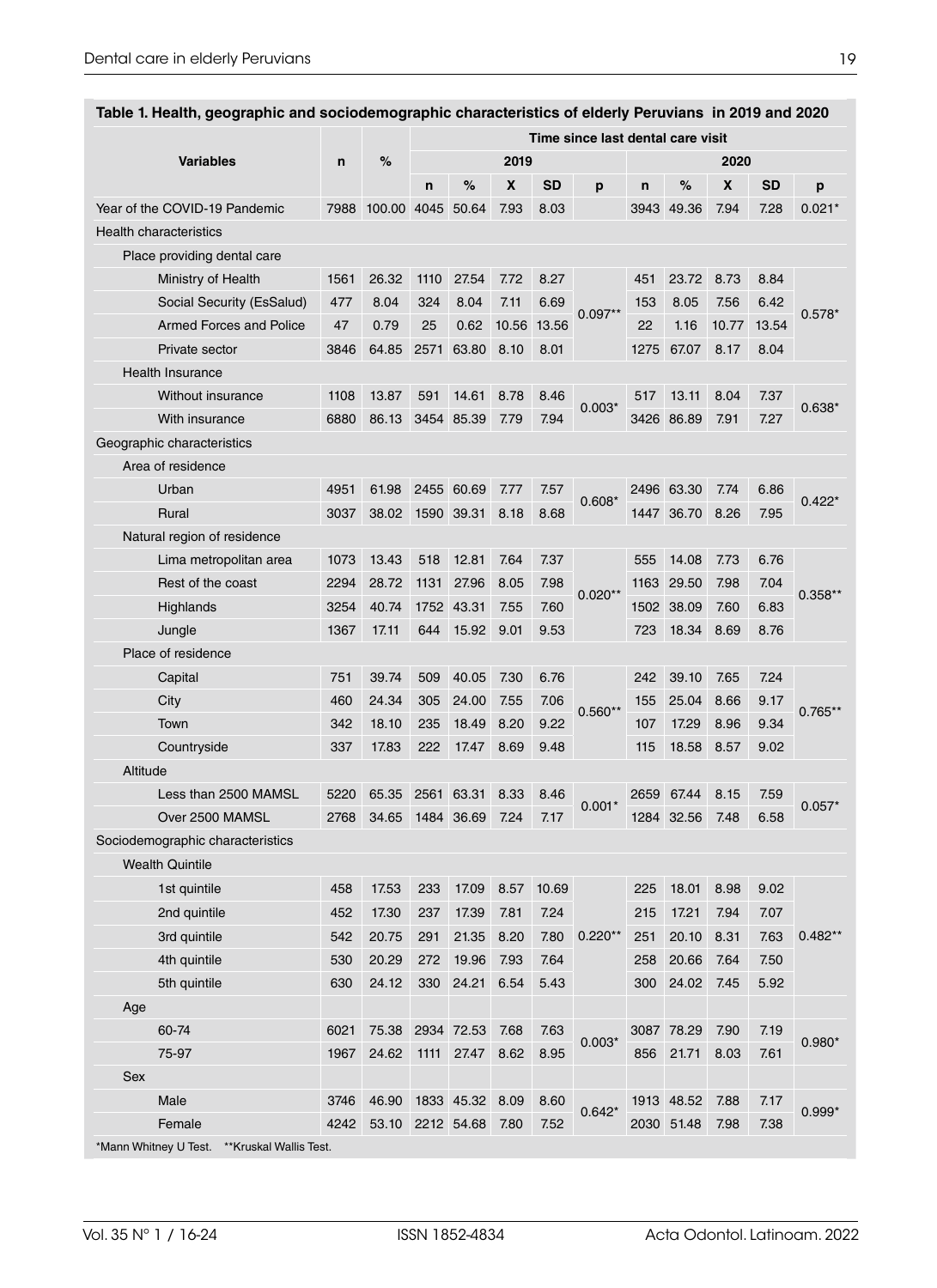#### **Table 2. Hierarchical multiple regression models for health, geographic and sociodemographic characteristics for the time since last dental care visit in the study sample (n=32 111)**

| <b>Variables</b>                                 | Determination<br>४<br><b>Coefficient</b><br>(R2%) | Change<br>of R <sub>2</sub> % | p-value<br>of R <sub>2</sub> % | <b>Change Constant</b> | standardized<br>Regression<br>Coefficient<br>Nor. | Standardized<br>Regression<br>Coefficient | 95%<br>Confidence<br><b>Interval</b> | p-value | p-value<br><b>Model</b> |
|--------------------------------------------------|---------------------------------------------------|-------------------------------|--------------------------------|------------------------|---------------------------------------------------|-------------------------------------------|--------------------------------------|---------|-------------------------|
| 2019 Model 1                                     |                                                   |                               |                                |                        |                                                   |                                           |                                      |         |                         |
| <b>Health characteristics</b>                    | 0.20                                              |                               | 0.231                          | 9.512                  |                                                   |                                           |                                      |         | 0.231                   |
| Place of dental care                             |                                                   | 0.20                          |                                |                        | 0.002                                             | ,000                                      | $-0311 - 0.315$                      | 0.990   |                         |
| <b>Health Insurance</b>                          |                                                   |                               |                                |                        | $-0.968$                                          | $-0.048$                                  | $-2.085 - 0.148$                     | 0.089   |                         |
| Model 2                                          |                                                   |                               |                                |                        |                                                   |                                           |                                      |         |                         |
| <b>Health characteristics</b>                    |                                                   |                               |                                |                        |                                                   |                                           |                                      |         |                         |
| Place of dental care                             |                                                   | 0.40                          |                                |                        | 0.035                                             | 0.006                                     | $-0.284 - 0.353$                     | 0.832   |                         |
| Health Insurance                                 |                                                   |                               |                                |                        | $-0.895$                                          | $-0.044$                                  | $-2.017 - 0.228$                     | 0.118   |                         |
| Geographic characteristics                       | 0.60                                              |                               | 0.337                          | 1.475                  |                                                   |                                           |                                      |         | 0.279                   |
| Area of residence                                |                                                   |                               |                                |                        | $-0.578$                                          | $-0.031$                                  | $-1.923 - 0.768$                     | 0.400   |                         |
| Natural region of residency                      |                                                   |                               |                                |                        | 0.166                                             | 0.022                                     | $-0.286 - 0.618$                     | 0.472   |                         |
| Place of residence                               |                                                   |                               |                                |                        | 0.422                                             | 0.064                                     | $-0.027 - 0.872$                     | 0.065   |                         |
| Altitude                                         |                                                   |                               |                                |                        | $-0.445$                                          | $-0.025$                                  | $-1.567 - 0.677$                     | 0.437   |                         |
| Model 3                                          |                                                   |                               |                                |                        |                                                   |                                           |                                      |         |                         |
| <b>Health characteristics</b>                    |                                                   |                               |                                |                        |                                                   |                                           |                                      |         |                         |
| Place of dental care                             |                                                   |                               | 0.096                          | 2.159                  | 0.100                                             | 0.018                                     | $-0.226 - 0.427$                     | 0.546   |                         |
| <b>Health Insurance</b>                          |                                                   | 0.50                          |                                |                        | $-0.884$                                          | $-0.044$                                  | $-2.006 - 0.239$                     | 0.123   |                         |
| Geographic characteristics                       |                                                   |                               |                                |                        |                                                   |                                           |                                      |         |                         |
| Area of residence                                |                                                   |                               |                                |                        | $-1.106$                                          | $-0.059$                                  | $-2.592 - 0.379$                     | 0.144   |                         |
| Natural region of residency                      | 1.10                                              |                               |                                |                        | 0.051                                             | 0.007                                     | $-0.425 - 0.526$                     | 0.834   | 0.129                   |
| Place of residence                               |                                                   |                               |                                |                        | 0.337                                             | 0.051                                     | $-0.121 - 0.795$                     | 0.149   |                         |
| Altitude                                         |                                                   |                               |                                |                        | $-0.569$                                          | $-0.032$                                  | $-1.695 - 0.558$                     | 0.322   |                         |
| Sociodemographic characteristics                 |                                                   |                               |                                |                        |                                                   |                                           |                                      |         |                         |
| <b>Wealth Quintile</b>                           |                                                   |                               |                                |                        | $-0.375$                                          | $-0.071$                                  | $-0.800 - 0.051$                     | 0.084   |                         |
| Age                                              |                                                   |                               |                                |                        | 0.884                                             | 0.049                                     | $-0.102 - 1.870$                     | 0.079   |                         |
| Sex                                              |                                                   |                               |                                |                        | 0.279                                             | 0.018                                     | $-0.554 - 1.111$                     | 0.512   |                         |
| 2020 Model 1                                     |                                                   |                               |                                |                        |                                                   |                                           |                                      |         |                         |
| <b>Health characteristics</b>                    | 1.40                                              | 1.10                          | 0.012                          | 7.597                  |                                                   |                                           |                                      |         | 0.012                   |
| Place of dental care                             |                                                   |                               |                                |                        | $-0.641$                                          | $-0.101$                                  | $-1.143 - 0.138$                     | 0.013   |                         |
| Health Insurance                                 |                                                   |                               |                                |                        | 1.306                                             | 0.052                                     | $-0.678 - 3.290$                     | 0.197   |                         |
| Model 2                                          |                                                   |                               |                                |                        |                                                   |                                           |                                      |         |                         |
| <b>Health characteristics</b>                    |                                                   |                               |                                |                        |                                                   |                                           |                                      |         |                         |
| Place of dental care                             |                                                   |                               |                                |                        | $-0.630$                                          | $-0.099$                                  | $-1.133 - -0.128$                    | 0.014   |                         |
| Health Insurance                                 |                                                   |                               | 0.162                          | 8.634                  | 1.245                                             | 0.050                                     | $-0.737 - 3.227$                     | 0.218   | 0.018                   |
| Geographic characteristics                       | 2.50                                              | 1.50                          |                                |                        | $-0.838$                                          | $-0.044$                                  | $-2.727 - 1.050$                     | 0.384   |                         |
| Area of residence<br>Natural region of residency |                                                   |                               |                                |                        | $-0.666$                                          | $-0.087$                                  | $-1.317 - 0.014$ 0.045               |         |                         |
| Place of residence                               |                                                   |                               |                                |                        | 0.615                                             | 0.088                                     | $-0.066 - 1.295$                     | 0.077   |                         |
| Altitude                                         |                                                   |                               |                                |                        | 0.291                                             | 0.015                                     | $-1.354 - 1.937$                     | 0.728   |                         |
| Model 3                                          |                                                   |                               |                                |                        |                                                   |                                           |                                      |         |                         |
| Health characteristics                           |                                                   |                               |                                |                        |                                                   |                                           |                                      |         |                         |
| Place of dental care                             |                                                   |                               |                                |                        | $-0.529$                                          | $-0.083$                                  | $-1.038 - 0.019$ 0.042               |         |                         |
| Health Insurance                                 |                                                   |                               |                                |                        | 1.072                                             | 0.043                                     | $-0.917 - 3.062$ 0.290               |         |                         |
| Geographic characteristics                       |                                                   |                               |                                |                        |                                                   |                                           |                                      |         |                         |
| Area of residence                                |                                                   |                               |                                |                        | $-1.772$                                          | $-0.093$                                  | $-3.850 - 0.305$ 0.094               |         |                         |
| Natural region of residency                      | 3.50                                              | 2.00                          | 0.102                          | 12.042                 | $-0.954$                                          | $-0.124$                                  | $-1.651 - -0.256$ 0.007              |         | 0.011                   |
| Place of residence                               |                                                   |                               |                                |                        | 0.398                                             | 0.057                                     | $-0.307 - 1.103$                     | 0.268   |                         |
| Altitude                                         |                                                   |                               |                                |                        | $-0.043$                                          | $-0.002$                                  | -1.708 - 1.621                       | 0.959   |                         |
| Sociodemographic characteristics                 |                                                   |                               |                                |                        |                                                   |                                           |                                      |         |                         |
| <b>Wealth Quintile</b>                           |                                                   |                               |                                |                        | $-0.767$                                          | $-0.135$                                  | $-1.437 - 0.098$ 0.025               |         |                         |
| Age                                              |                                                   |                               |                                |                        | 0.810                                             | 0.040                                     | $-0.778 - 2.398$                     | 0.317   |                         |
| Sex                                              |                                                   |                               |                                |                        | 0.526                                             | 0.033                                     | $-0.740 - 1.792$ 0.415               |         |                         |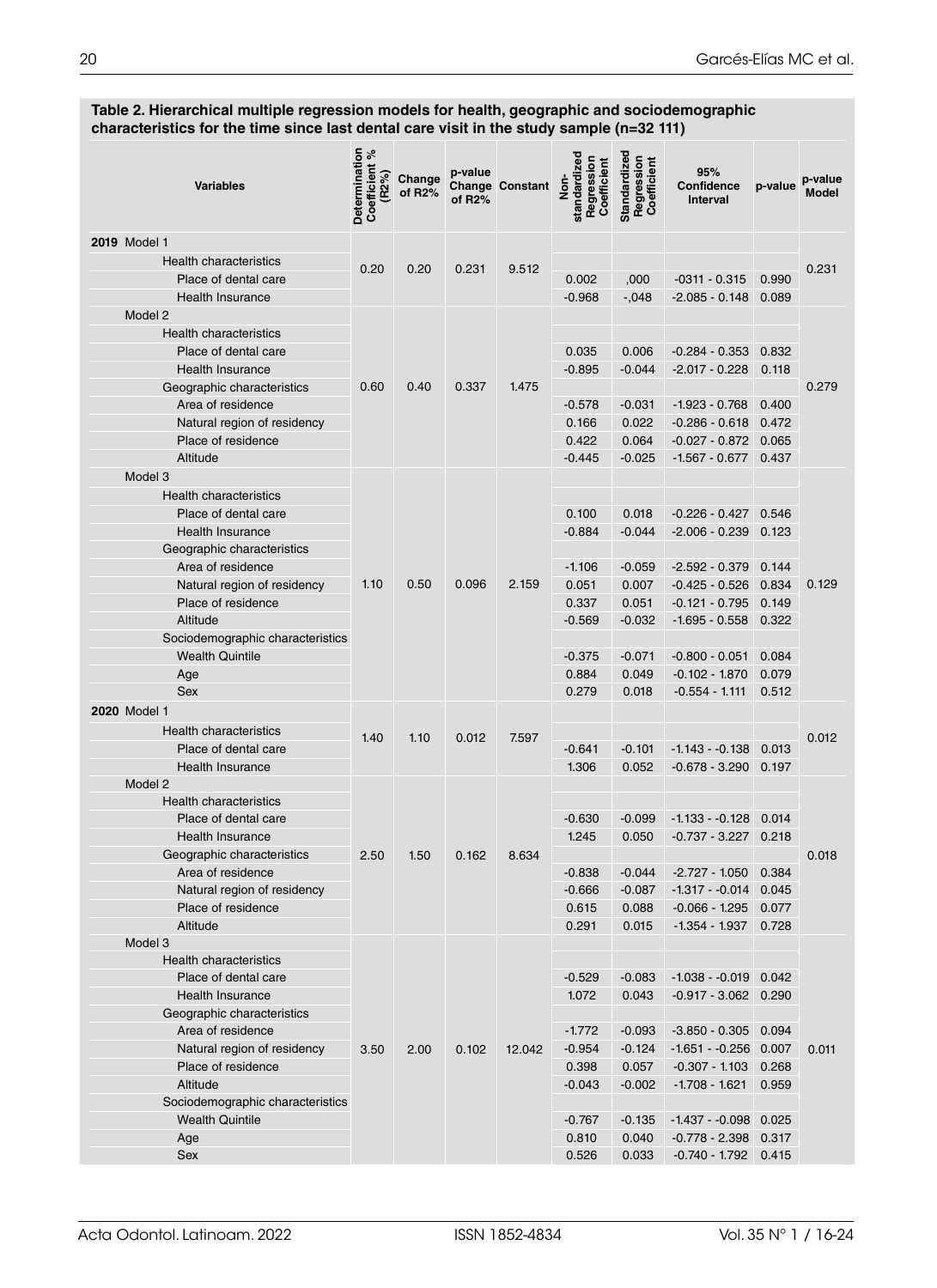**Table 3. Hierarchical multiple regression models for year, health, geographic and sociodemographic characteristics for the time since last dental care visit in the study sample (n=32 111).**

| <b>Variables</b>                         | Determination<br>Coefficient %<br>(R <sub>2%</sub> ) | Change<br>of R2% | p-value<br>of $R2%$ | Change Constant | standardized<br>Regression<br>Coefficient<br>Se<br>No | Standardized<br>Regression<br>Coefficient | <b>Confidence</b><br>Interval 95% | p-value | p-value<br><b>Model</b> |
|------------------------------------------|------------------------------------------------------|------------------|---------------------|-----------------|-------------------------------------------------------|-------------------------------------------|-----------------------------------|---------|-------------------------|
| Model 1<br>Year of the COVID-19 Pandemic | 0.00                                                 | 0.00             | 0.438               | $-578.721$      | 0.290                                                 | 0.018                                     | $-0.443 - 1.024$                  | 0.438   | 0.438                   |
| Model 2                                  |                                                      | 0.10             | 0.295               | $-666.743$      |                                                       |                                           |                                   |         | 0.385                   |
|                                          |                                                      |                  |                     |                 |                                                       |                                           |                                   |         |                         |
| Year of the COVID-19 Pandemic            | 0.20                                                 |                  |                     |                 | 0.335                                                 | 0.021                                     | $-0.402 - 1.071$                  | 0.373   |                         |
| <b>Health characteristics</b>            |                                                      |                  |                     |                 |                                                       |                                           |                                   |         |                         |
| Place of dental care                     |                                                      |                  |                     |                 | $-0.197$                                              | $-0.034$                                  | $-0.464 - 0.070$                  | 0.148   |                         |
| <b>Health Insurance</b>                  |                                                      |                  |                     |                 | $-0.368$                                              | $-0.017$                                  | $-1.348 - 0.611$                  | 0.461   |                         |
| Model <sub>3</sub>                       |                                                      | 0.40             | 0.149               |                 |                                                       |                                           |                                   |         | 0.200                   |
| Year of the COVID-19 Pandemic            |                                                      |                  |                     |                 | 0.332                                                 | 0.020                                     | $-0.405 - 1.069$                  | 0.377   |                         |
| <b>Health characteristics</b>            |                                                      |                  |                     |                 |                                                       |                                           |                                   |         |                         |
| Place of dental care                     |                                                      |                  |                     |                 | $-0.179$                                              | $-0.030$                                  | $-0.448 - 0.091$                  | 0.193   |                         |
| <b>Health Insurance</b>                  | 0.50                                                 |                  |                     | $-660.893$      | $-0.353$                                              | $-0.016$                                  | $-1.335 - 0.628$                  | 0.480   |                         |
| Geographic characteristics               |                                                      |                  |                     |                 |                                                       |                                           |                                   |         |                         |
| Area of residence                        |                                                      |                  |                     |                 | $-0.775$                                              | $-0.041$                                  | $-1.869 - 0.318$                  | 0.165   |                         |
| Natural region of residence              |                                                      |                  |                     |                 | $-0.117$                                              | $-0.015$                                  | $-0.489 - 0.255$                  | 0.538   |                         |
| Place of residence                       |                                                      |                  |                     |                 | 0.482                                                 | 0.071                                     | $0.106 - 0.858$                   | 0.012   |                         |
| Altitude                                 |                                                      |                  |                     |                 | $-0.211$                                              | $-0.012$                                  | $-1.137 - 0.715$                  | 0.655   |                         |
| Model 4                                  |                                                      | 0.60             | 0.008               |                 |                                                       |                                           |                                   |         | 0.018                   |
| Year of the COVID-19 Pandemic            |                                                      |                  |                     |                 | 0.398                                                 | 0.024                                     | $-0.338 - 1.134$                  | 0.289   |                         |
| <b>Health characteristics</b>            |                                                      |                  |                     |                 |                                                       |                                           |                                   |         |                         |
| Place of dental care                     |                                                      |                  |                     |                 | $-0.100$                                              | $-0.017$                                  | $-0.374 - 0.175$                  | 0.478   |                         |
| <b>Health Insurance</b>                  |                                                      |                  |                     |                 | $-0.371$                                              | $-0.017$                                  | $-1.351 - 0.610$                  | 0.459   |                         |
| Geographic characteristics               |                                                      |                  |                     |                 |                                                       |                                           |                                   |         |                         |
| Area of residence                        | 1.10                                                 |                  |                     | $-792.728$      | $-1.428$                                              | $-0.076$                                  | $-2.633 - 0.223$                  | 0.020   |                         |
| Natural region of residence              |                                                      |                  |                     |                 | $-0.284$                                              | $-0.037$                                  | $-0.676 - 0.109$                  | 0.157   |                         |
| Place of residence                       |                                                      |                  |                     |                 | 0.362                                                 | 0.054                                     | $-0.023 - 0.747$                  | 0.065   |                         |
| Altitude                                 |                                                      |                  |                     |                 | $-0.401$                                              | $-0.022$                                  | $-1.332 - 0.531$                  | 0.399   |                         |
| Sociodemographic<br>characteristics      |                                                      |                  |                     |                 |                                                       |                                           |                                   |         |                         |
| <b>Wealth Quintile</b>                   |                                                      |                  |                     |                 | $-0.493$                                              | $-0.091$                                  | $-0.852 - 0.133$                  | 0.007   |                         |
| Age                                      |                                                      |                  |                     |                 | 0.838                                                 | 0.045                                     | $-0.002 - 1.678$                  | 0.051   |                         |
| Sex                                      |                                                      |                  |                     |                 | 0.391                                                 | 0.025                                     | $-0.304 - 1.087$                  | 0.270   |                         |

dependence and possible compromise of social skills for communication<sup>17</sup>. That is why, with the aim of contributing to improving the comprehensive health and quality of life of people aged 60 years and older, the Peruvian Ministry of Health designed the "Peru Smiles" plan, whose implementation period is from 2019 to 2022, to provide oral rehabilitation through complete dental prostheses for older adult beneficiaries<sup>18</sup>. Despite these efforts, the health authority has not yet presented official information on the progress of the plan.

The onset of the COVID-19 pandemic evidenced the complex situation of older adults as a result of their greater risk of developing complex conditions or dying if they contracted the infection, possibly associated with pre-existing comorbidities. The disease also became a potential threat to the physical and psychological wellbeing of individuals over 60 years of age, due to the sequelae following the development of the infection such as decreased immunity, fragility, and cognitive impairment; resulting in a decrease in the levels of quality of life<sup>19, 20</sup>. Within this context, health services were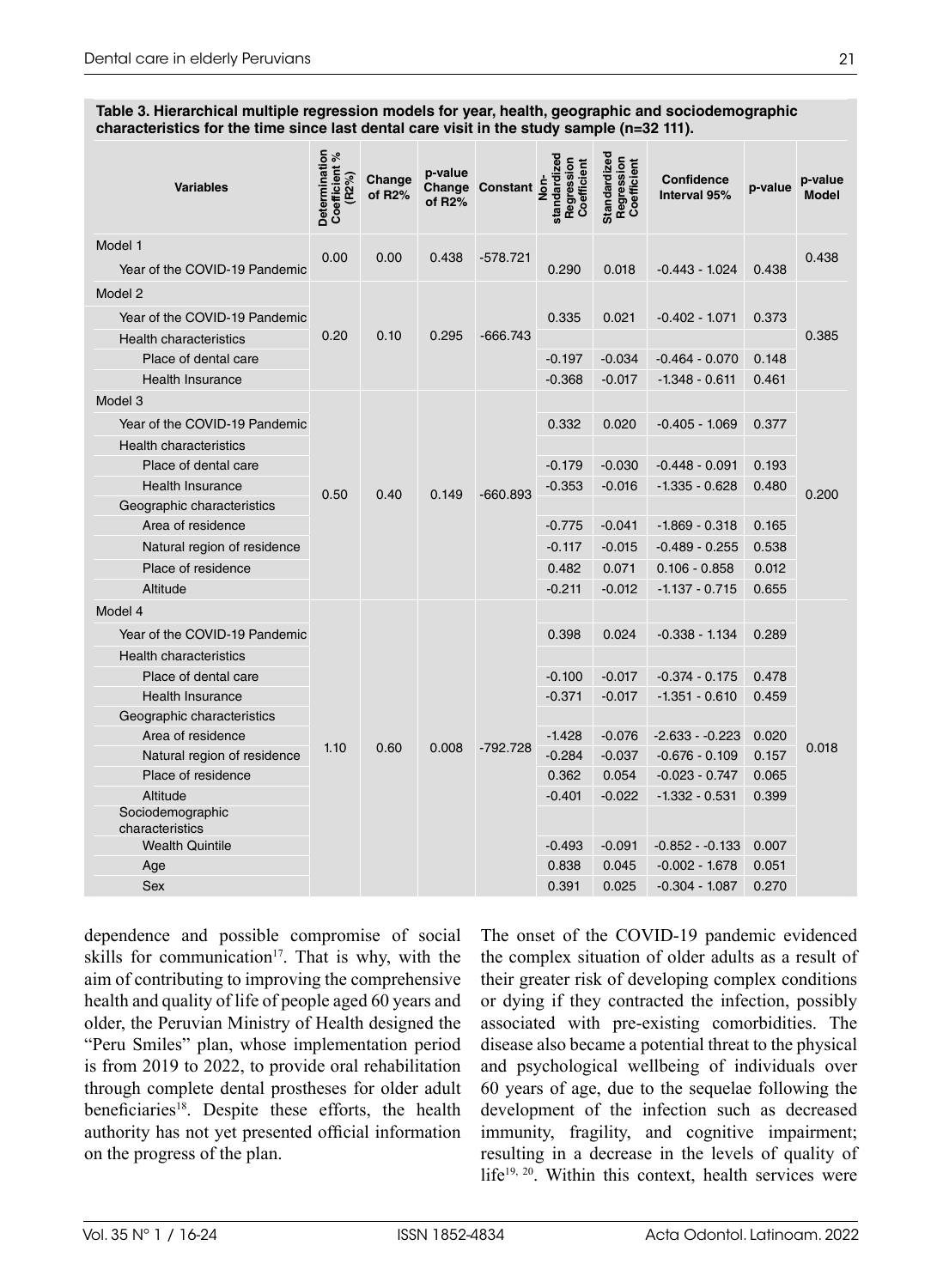restructured to prioritize care for cases of COVID-19, in addition to trying to contain the spread of the disease. Regarding dental care, Brian et al. mention that access to oral health services is even more limited for those populations at high risk of infection with COVID-19, ratifying previous provisions that suggested delaying non-urgent or emergency care as much as possible<sup>21</sup>. Some authors projected that dental care for older adults would decrease by up to 80%, resulting in deterioration of their oral health. This was subsequently observed when dental activities were resumed during the pandemic8,22, possibly because efforts were no longer directed to prevention strategies. The suspension of dental practices nationwide during the first three months of the pandemic due to the health emergency resulted in a significant reduction in people seeking dental services and a consequent delay in treatment. Subsequently, thanks to the establishment of Measures for Citizenship towards a New Coexistence<sup>23</sup>, in May 2020, oral health services were reactivated, adapting their biosafety protocols, identifying risk factors and strictly following the provisions defined in Health Directive No. 100-MINSA-2020-DGIESP24.

Regardless of the years evaluated, the current study shows that residents in rural areas presented significant differences in time since last dental care visit, observing a decrease in the period to access the services, compared to those who came from urban territories. Likewise, some studies have shown that the area of residence is associated with the emergence of inequities in access to dental services $10,11$ . On the contrary, some reports have determined that living in urban areas is favorably linked to the practice of habits beneficial to oral health, such as optimal toothbrushing in a sample of Peruvian children. However, access to dental services is still scarce, while the number of inhabitants in rural areas who have health insurance is greater than in urban areas<sup>25</sup>. The wealth quintile variable also showed statistical differences in the time since last dental care visit, noting that people with greater economic capacity delayed their dental care less than those who were poorer. Consistently with this finding, a study by Hernández-Vásquez et al. confirmed that, over a 13-year period, the Peruvian population in general

increased its use of dental services, while inequities in seeking care narrowed. It is important to note that this narrowing of gaps was not observed in the older age group, where those who benefited the most were the wealthier population. Similarly, an investigation with secondary information on Peruvian adults aged 60 years and older indicated a low frequency of dental care for this age group, noting that the Wealth Index factor determined differences in its use. Likewise, it is mentioned that at national level, oral rehabilitation treatments are not included in programs such as Universal Health Insurance<sup>26,17</sup>. Scientific evidence suggests that oral health is deficient in older adults, who have high prevalence of caries, periodontal disease and high number of missing teeth, leading to complications in the functions of the oral cavity, as well as contributing directly to worsening comorbidities $2^7$ .

The limitations of this research include its crosssectional design, which makes it impossible to link the findings to a causal relationship. Moreover, the present study resorted to the analysis of secondary information, which may have contained inaccuracies at the time of collection, or recall biases by the participants. Nevertheless, the ENDES survey is a useful tool, whose results allow a first approximation to the oral health situation of older Peruvians, in order to propose future public policies that seek to improve the quality of life of this vulnerable population.

The results obtained confirm that older adults delay seeking oral health services, leading to limited access to care. The situation does not seem to be linked to the impact of COVID-19, but rather, is the result of the sustained increase of unattended needs, which were not identified by those responsible. Consequently, the inequity gap for a vulnerable age group increased. All this suggests that older Peruvians have always faced catastrophic scenarios when seeking to meet their health needs, and not only as a result of the emergence of a pandemic. Based on the above discussion, it is concluded that the year 2020 of the COVID-19 pandemic did not have an impact on the time since last dental care visit among elderly Peruvians, but that factors such as area of residence and wealth index were associated with the time since last dental care visit.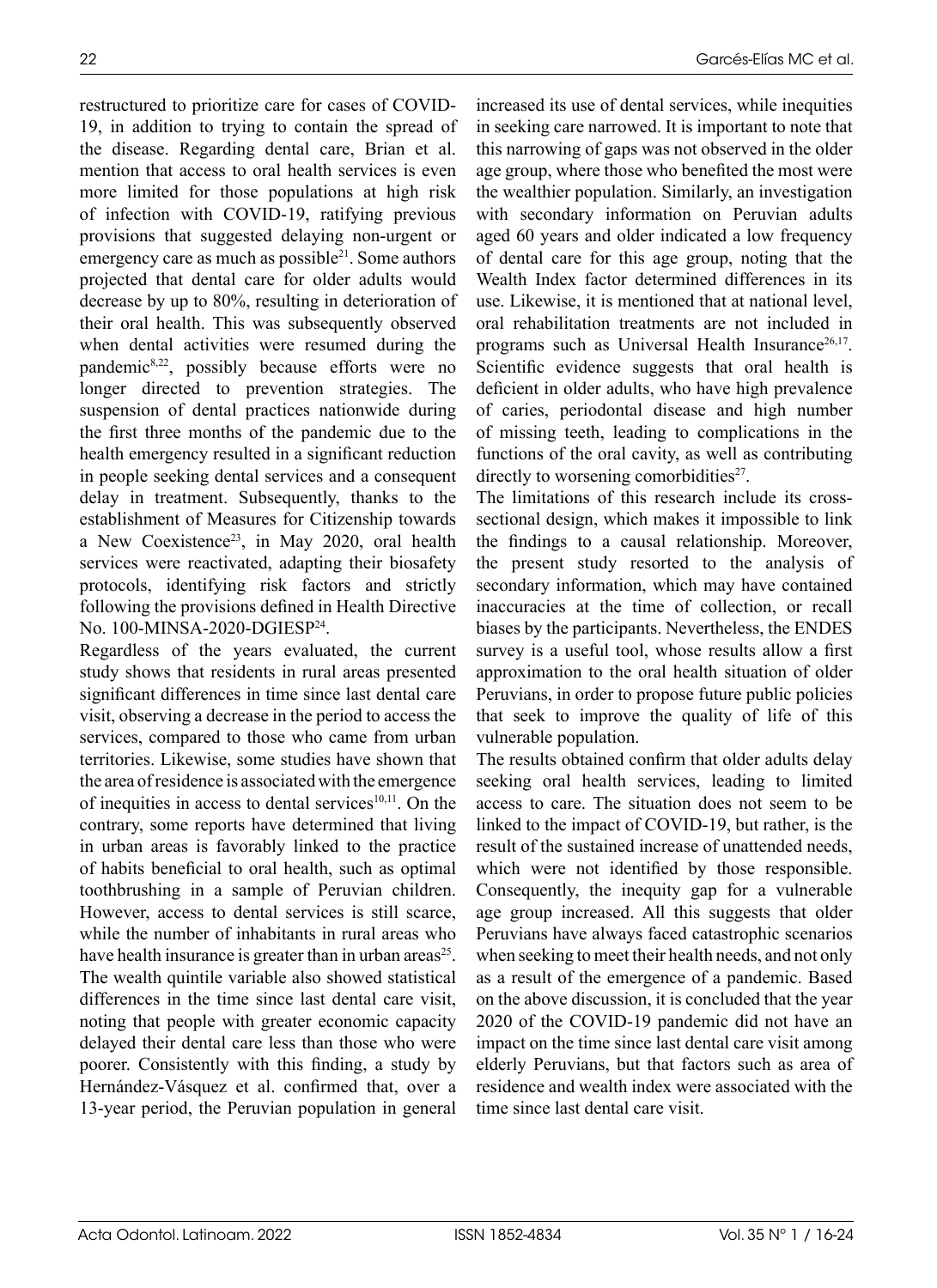#### **DECLARATION OF CONFLICTING INTERESTS**

The authors declare no potential conflicts of interest regarding the research, authorship, and/or publication of this article.

#### **FUNDING**

This study was partially supported by the Facultad de Estomatología, Universidad Peruana Cayetano Heredia.

#### **REFERENCES**

- 1. Reitzle L, Schmidt C, Färber F, Huebl L et al. Perceived Access to Health Care Services and Relevance of Telemedicine during the COVID-19 Pandemic in Germany. Int J Environ Res Public Health 2021;18(14):7661. [https://](https://doi.org/10.3390/ijerph18147661) [doi.org/10.3390/ijerph18147661](https://doi.org/10.3390/ijerph18147661)
- 2. Bański J, Mazur M, Kamińska W. Socioeconomic conditioning of the development of the COVID-19 Pandemic and its Global spatial differentiation. Int J Environ Res Public Health 2021;18: 4802. https://doi.org/10.3390/ ijerph18094802
- 3. Santander-Gordon D, Iturralde GA, Freire-Paspuel B, Zambrano-Mila MS et al. Crucial contribution of the universities to SARS-CoV-2 surveillance in Ecuador: Lessons for developing countries. One Health 2021;13:100267. <https://doi.org/10.1016/j.onehlt.2021.100267>
- 4. Bambra C, Riordan R, Ford J, Matthews F. The COVID-19 pandemic and health inequalities. J Epidemiol Community Health 2020;74(11):964-968. [https://doi.org/10.1136/jech-](https://doi.org/10.1136/jech-2020-214401)[2020-214401](https://doi.org/10.1136/jech-2020-214401)
- 5. Bullen C, McCormack J, Calder A, Parag V et al. The impact of COVID-19 on the care of people living with non-communicable diseases in low- and middle-income countries: an online survey of physicians and pharmacists in nine countries. Prim Health Care Res Dev 2021; 22: e30. <https://doi.org/10.1017/S146342362100030X>
- 6. Nair AK, Mathew P, Sreela LS, Prasad TS et al. Knowledge and attitude toward COVID- 19 and dental treatment - Its availability and treatment satisfaction during the pandemic among adult population - An online survey. J Educ Health Promot. 2021;10:77. [https://doi.org/10.4103/jehp.](https://doi.org/10.4103/jehp.jehp_800_20) [jehp\\_800\\_20](https://doi.org/10.4103/jehp.jehp_800_20)
- 7. Elster N, Parsi K. Oral Health Matters: The Ethics of Providing Oral Health During COVID- 19. HEC Forum 2021;33(1-2):157-164. [https://doi.org/10.1007/s10730-](https://doi.org/10.1007/s10730-020-09435-3) [020-09435-3](https://doi.org/10.1007/s10730-020-09435-3)
- 8. Lundberg A, Hillebrecht AL, McKenna G, Srinivasan M. COVID-19: Impacts on oral healthcare delivery in dependent older adults. Gerodontology 2021;38(2):174- 178.<https://doi.org/10.1111/ger.12509>
- 9. Patrick DL, Lee RSY, Nucci M, Grembowski D et al. Reducing oral health disparities: A focus on social and cultural determinants. BMC Oral Health 2006;6(Suppl 1): S4.<https://doi.org/10.1186/1472-6831-6-S1-S4>
- 10. Carbajal-Rodriguez G, Aravena-Rivas Y, León-Manco R. Social gradients in dental attendance among older adults: Findings from the National Survey on Demographics and Health in Peru. Community Dent Health 2019; 36:281-286. [https://doi.org/10.1922/cdh\\_4597carbajal-rodriguez06](https://doi.org/10.1922/cdh_4597carbajal-rodriguez06)
- 11. Azañedo D, Vargas-Fernández R, Rojas-Roque C. Factors associated with the use of oral health services in Peruvian

#### **CORRESPONDING AUTHOR**

 Dr. María Claudia Garcés-Elías Universidad Peruana Cayetano Heredia - Av. Honorio Delgado 350, San Martín de Porres. 15102. Lima, Peru. maria.garces@upch.pe

older adults: secondary analysis of population-based survey, 2018. Rev Perú Med Exp Salud Publica 2019; 36(4):553- 561.<https://doi.org/10.17843/rpmesp.2019.364.4724>

- 12. National Institute of Statistics and Informatics. Demographic and Family Health Survey. Available at: [https://www.inei.](https://www.inei.gob.pe/) [gob.pe/](https://www.inei.gob.pe/)
- 13. Aravena-Rivas Y, Carbajal-Rodríguez G. Geographical and socioeconomic inequalities in dental attendance among children in Peru: Findings from the Demographic and Family Health Survey 2017. Community Dent Oral Epidemiol 2021;49(1):78-86. [https://doi.org/10.1111/](https://doi.org/10.1111/cdoe.12580) [cdoe.12580](https://doi.org/10.1111/cdoe.12580)
- 14. Lang IA, Gibbs SJ, Steel N, Melzer D. Neighbourhood deprivation and dental service use: A cross-sectional analysis of older people in England. J Public Health (Oxf) 2008; 30: 472-478. [https://doi.org/10.1093/pubmed/fdn047](https://doi.org/10.1093/pubmed/fdn047 )
- 15. Dziedzic A, Tanasiewicz M, Tysiąc-Miśta M. Dental Care Provision during Coronavirus Disease 2019 (COVID-19) Pandemic: The Importance of Continuous Support for Vulnerable Patients. Medicine (Kaunas). 2020; 56(6):294. <https://doi.org/10.3390/medicina56060294>
- 16. Marchini L, Ettinger RL. Coronavirus disease 2019 and dental care for older adults: new barriers require unique solutions. J Am Dent Assoc 2020;151(12):881-884. [https://](https://doi.org/10.1016/j.adaj.2020.08.004) [doi.org/10.1016/j.adaj.2020.08.004](https://doi.org/10.1016/j.adaj.2020.08.004)
- 17. Azañedo D, Chambergo-Michilot D, Hernández-Vásquez A. Associations between chronic conditions and oral health services utilization in older Peruvian adults: a pooled analysis of the Demographic and Health Survey 2015- 2017. Epidemiol Health 2020;42: e2020023. [https://doi.](https://doi.org/10.4178/epih.e2020023) [org/10.4178/epih.e2020023](https://doi.org/10.4178/epih.e2020023)
- 18. Government of Peru. RM N°619-2019-MINSA Ministerial Resolution approving the Technical Document: National Plan of Comprehensive Care for Oral Rehabilitation in Older Adults "Peru Smiles" 2019-2022. Lima: Government of Peru; 2019. Available at URL: [https://cdn.](https://cdn.www.gob.pe/uploads/document/file/340422/Resolución_Ministerial_N__619- 2019-MINSA.pdf) [www.gob.pe/uploads/document/file/340422/Resolución\\_](https://cdn.www.gob.pe/uploads/document/file/340422/Resolución_Ministerial_N__619- 2019-MINSA.pdf) [Ministerial\\_N\\_\\_619- 2019-MINSA.pdf](https://cdn.www.gob.pe/uploads/document/file/340422/Resolución_Ministerial_N__619- 2019-MINSA.pdf)
- 19. Mistry SK, Ali ARMM, Yadav UN, Ghimire S et al. Older adults with non-communicable chronic conditions and their health care access amid COVID-19 pandemic in Bangladesh: Findings from a cross-sectional study. PLoS One 2021;16(7):e0255534. [https://doi.org/10.1371/journal.](https://doi.org/10.1371/journal.pone.0255534) [pone.0255534](https://doi.org/10.1371/journal.pone.0255534)
- 20. Batsis JA, Daniel K, Eckstrom E, Goldlist K et al. Promoting Healthy Aging During COVID-19. J Am Geriatr Soc 2021;69(3):572-580. <https://doi.org/10.1111/jgs.17035>
- 21. Brian Z, Weintraub JA. Oral Health and COVID-19: Increasing the Need for Prevention and Access. Prev Chronic Dis 2020;17:200266. [https://doi.org/10.5888/](https://doi.org/10.5888/pcd17.200266) [pcd17.200266](https://doi.org/10.5888/pcd17.200266)